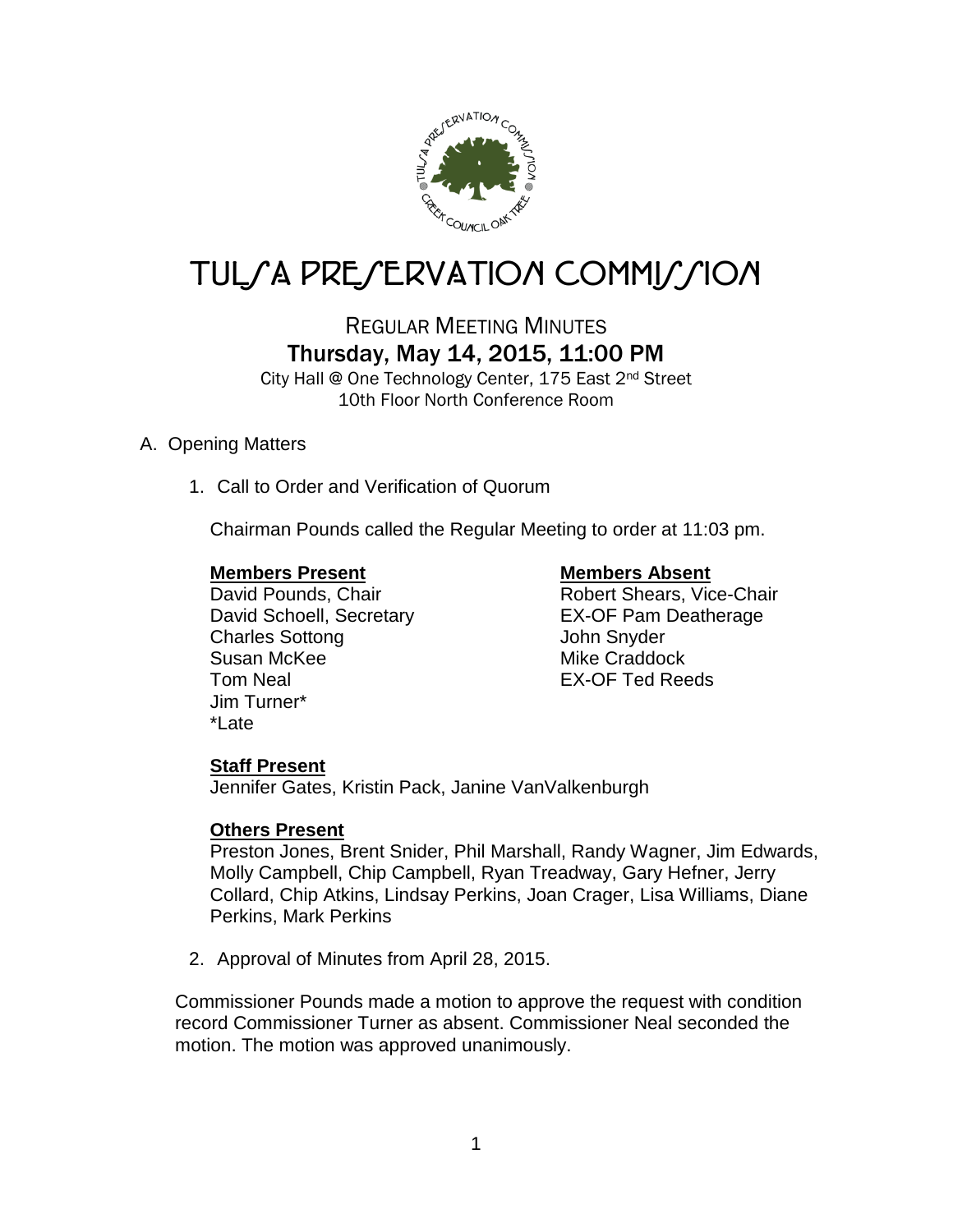## **Vote: Meeting Minutes April 28, 2015.**

| In Favor |            | <b>Opposed</b> | <b>Abstaining</b> | <b>Not Present</b> |  |
|----------|------------|----------------|-------------------|--------------------|--|
|          | 1. Pounds  |                |                   | <b>Shears</b>      |  |
|          | 2. Schoell |                |                   | Craddock           |  |
|          | 3. McKee   |                |                   | Snyder             |  |
|          | 4. Neal    |                |                   | Turner             |  |

- 
- 5. Sottong
	- 4. Disclosure of Conflicts of Interest Commissioner Neal stated he will recuse himself from COA-15-001 since he has worked with the homeowners in the past.

Commissioner McKee stated she has discussed with Yorktown Historic District President, Randy Wagner, regarding COA-15-019.

Chairman Pounds asked the Commission and audience for any objections to moving Actionable Item 8, COA-15-019, to Actionable Item 2. Applicant, Phil Marshall, requested Actionable Item 8 move to Actionable Item 3 since COA-15-014 and COA-15-019 are related. Chairman Pounds granted the request and moved Actionable Item 8, COA-15-019, to Actionable Item 3.

- B. Actionable Items
	- 1. **Presentation and discussion of proposed Zoning Code Update by Mr. Kirk Bishop, the City's Zoning Code Consultant**

Kirk Bishop thanked the Commissioners for their comments and stated the comments have been entered into the log. Mr. Bishop stated he predicts the first phase of public review will end the first week of June. After the first phase ends, the consultants will prepare another draft which will go through the hearing and adoption process. Mr. Bishop stated the new draft is targeted to be available to the public around mid-July. Commissioner Pounds thanked Mr. Bishop for his time.

2. **COA-15-14 / Barnard Trace/ 2324 E. 17th St.** (Yorktown)

Applicant: Lindsay Perkins and Phil Marshall for Barnard Trace LLC *COA Subcommittee Review Date: None*

Request:

- 1. Install 5' ornamental steel fence along  $E. 17<sup>th</sup>$  Place
	- *This would amend the previous December 11, 2014 TPC approval to install ornamental steel fence around east, west and south perimeter of property and between Block 1 and Block 2, with the condition that the fence be 4' in height along 17th Place, stepped down from 5' on the other sides.*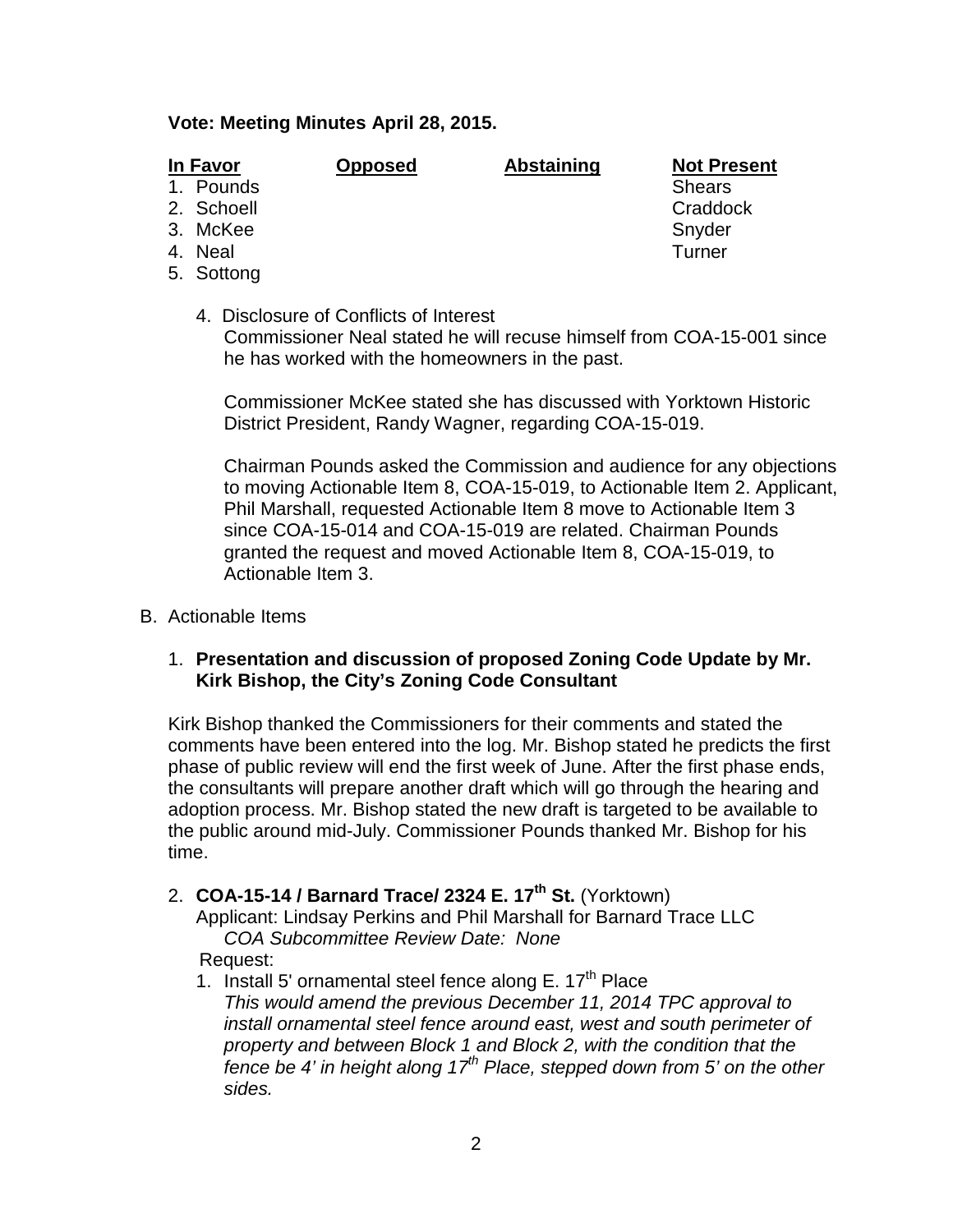Staff presented the application to the Commission and the applicant, Phil Marshall, was present at the meeting. The applicant stated he is a partner in the Barnard Trace LLC, and they submitted an application to INCOG to have a 5 foot perimeter fence and a 3.5 foot fence between Block 1 and Block 2. The request will be heard by TMAPC in the next week if Barnard Trace LLC has approval from the Preservation Commission. The applicant stated the 5 foot fence is a safety precaution for children living on the property in the future, and another reason for the request is for consistency. The applicant stated on the meeting held, April 28, 2015, a request was denied to construct a dry-stack retaining because it was not consistent, and the applicant wants the fence to be consistent in height.

Commissioner Pounds stated the original proposal from December 11, 2014 was to transition behind a kiosk. The applicant stated Barnard Trace LLC will not do the kiosk. Commissioner Neal stated he addressed the issue about consistency on the December 11, 2014 meeting since there are no fences in the rest of Yorktown Historic District. Phil Marshall and Barnard Trace LLC partner, Lindsay Perkins, restated the need for a 5 foot fence due to life safety. Commissioner McKee asked if there was a fence proposed on E.  $17<sup>th</sup>$  Street. Applicant replied no since the ground is level, a fence is not necessary.

Commissioner Turner made a motion to approve the applicant's request. Commissioner Pounds seconded the motion. The motion was approved by majority. Guidelines cited: G.1.3, G.1.4.

## **Vote: 2324 E. 17th St. (Yorktown)**

- 1. Pounds McKee Shears Shears
- 2. Schoell Meal Near Craddock

**In Favor Opposed Abstaining Not Present**

- 3. Sottong Snyder Snyder
- 4. Turner
- 3. **COA-15-19 / 2144 E. 17th St.** (Yorktown) Applicant: Lindsay Perkins *COA Subcommittee Review Date: None* Requests:
	- 1. Demolish contributing structure

Staff presented the application to the Commission and the applicant, Lindsay Perkins, was present at the meeting. Mr. Perkins stated the applicant is Lindsay Development LLC which is owned by himself and his wife, Diane. Mr. Perkins stated he previously lived on the corner of E.19<sup>th</sup> Street and S. Lewis Ave. and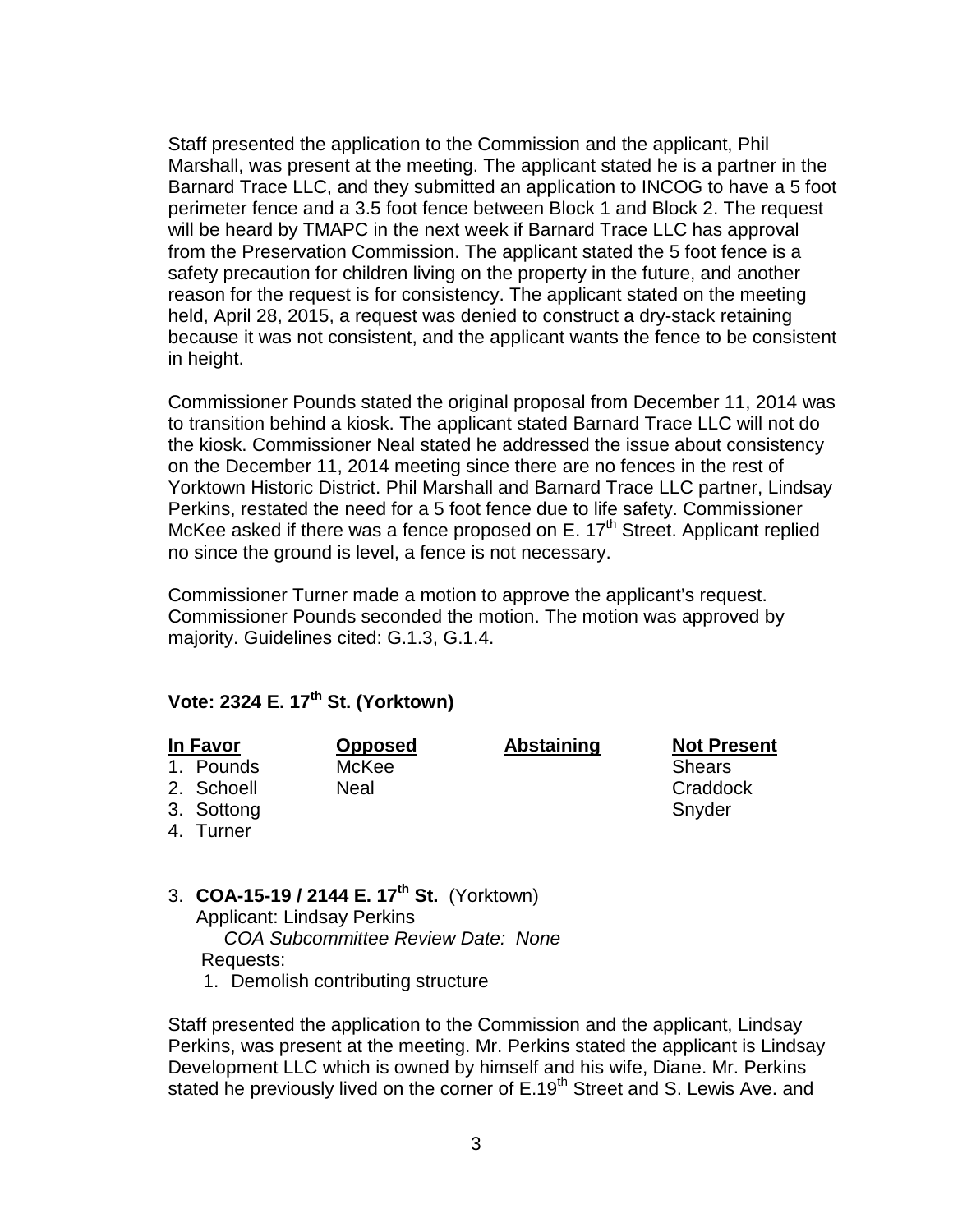attended Barnard School. Mr. Perkins stated he did not wish to address the merits of his application. Mr. Perkins stated he contacted the Gillette Historic District and Yorktown Historic District. Diane Perkins stated she and her husband were  $3^{\text{rd}}$  or  $4^{\text{th}}$  generation Tulsa families and made contributions to Tulsa, and she was taken aback by the reports she received regarding the Yorktown HD meeting.

Citizen, Randy Wagner at 2211E. 18<sup>th</sup> St stated he is the President of the Yorktown Neighborhood Association and retained a good relationship with Barnard Trace LLC, and Mr. Perkins was very communicative about all projects regarding Yorktown HD. Mr. Wagner stated his issue with the application regarded the statement the structure was dilapidated and deteriorating. Mr. Wagner stated the Yorktown HD citizens were unaware of any drug use within the building. Mr. Wagner stated the Barnard School had a chain link fence, and the property line is about 3 feet past the fence, but it is not a reason for demolition.

Citizen, Joan Crager at 1620 S. Lewis Ave. stated she knows the Perkins Family, and she has resided at her current address for several years. Ms. Crager stated she has a rental property in the area and has been before the Preservation Commission in the past. Ms. Crager stated the paint on proposed property is in good shape, and a young family could move there and fix it up.

Citizen, Lisa Williams at 2116 E.  $18<sup>th</sup>$  St. stated she disagreed the structure is depilated. Ms. Williams stated her daughter is willing to buy the property and believed Mr. Perkins did not want to sell the property.

Citizen, Chip Atkins at 1638 E.  $17<sup>th</sup>$  Pl. stated he bought a house in worse condition than the proposed property which suffered from holes in the roof and plaster separating from the walls. Mr. Atkins stated he respects Mr. Marshall and Mr. Perkins and had supported their projects over the years, but he was against demolition of the proposed property. Mr. Atkins stated he was before the Preservation Commission last year for a relocation of a property to the Swan Lake Historic District, and stated the relocated house was in worse condition then the proposed demolition property.

Citizen, Gary Hefner at 2140 E.  $17<sup>th</sup>$  St. stated he has lived next door to the proposed property for seven years and is against the demolition of said property.

Citizen, Mark Perkins at 821 E. 3<sup>rd</sup> St. stated he was the son of the Diane and Lindsay Perkins and designed the Barnard Trace LLC logo. Mr. M. Perkins stated he would not characterize the house as rosy as others have stated, and there is confusion over the encroachment of the property line. Mr. M. Perkins stated the said property will not be part of Barnard Trace LLC development and the next house in succession will not be targeted for demolition.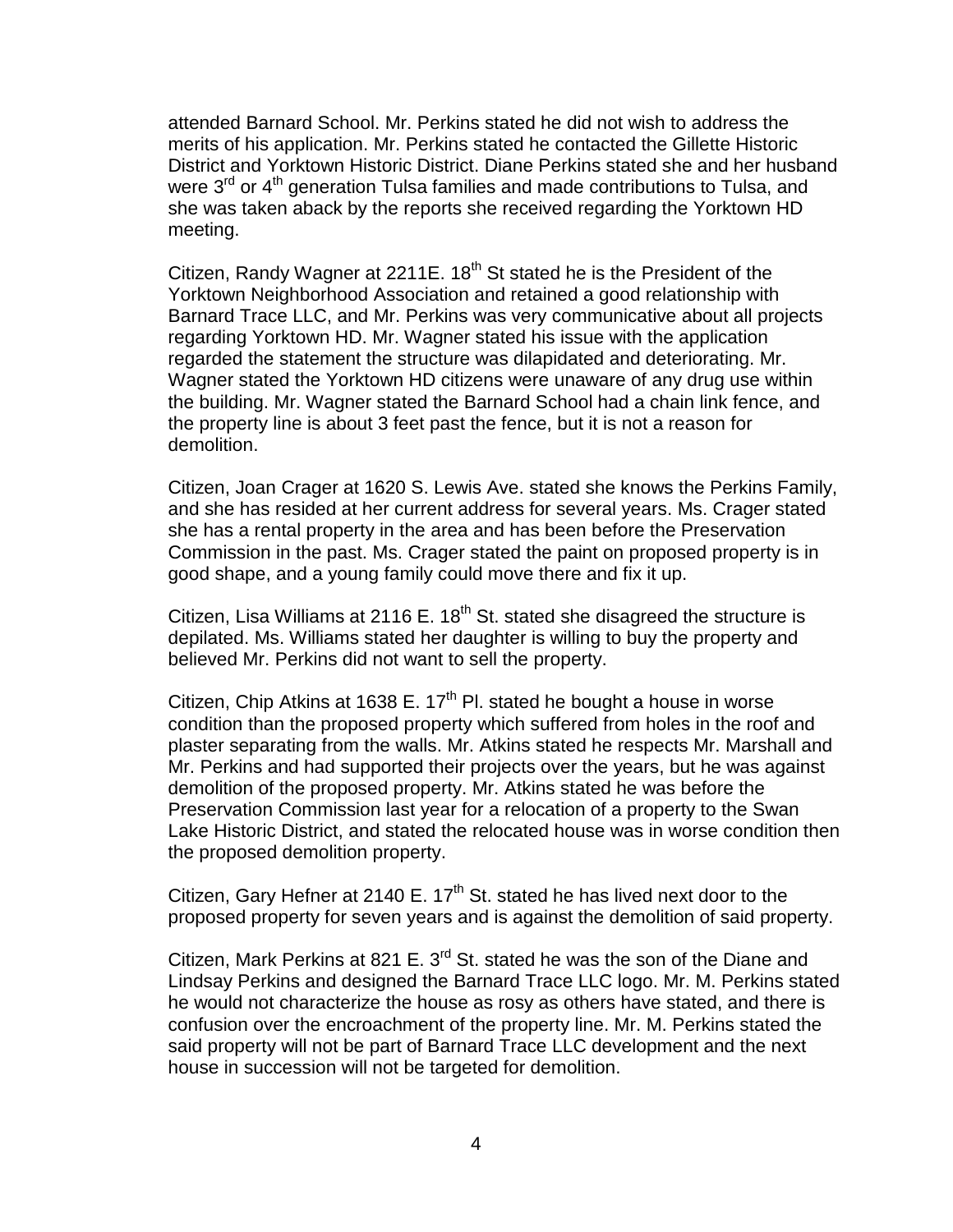Applicant, Lindsay Perkins, stated his intention was not to go through Yorktown HD and demolish structures. Mr. Perkins stated he found an issue with the property line between the Barnard Trace LLC property and the subject property. Mr. Perkins stated the property owner was his Certified Public Accountant [CPA] and friend, Jeff Burns. Mr. Perkins stated at the Yorktown HD meeting if someone wished to buy the property, he would be willing to sell said property, but no one has come forward with an offer. Mr. Perkins stated he does not have complete control over the property since he does not own it.

Commissioner Turner asked if the applicants would consider rehabilitation and resolve the encroachment issue. Mr. Perkins stated it was not economically feasible to do what he intended for a home, and it is Mr. Perkins belief the homeowner is supportive of demolition. In answer to a question by Commissioner Neal, legal staff said there may be a question of adverse possession or boundary by acquiescence and assumes that Mr. Perkins has talked to his attorney and that Mr. Perkins's attorney had told there is no adverse possession against a school district. Mr. Perkins stated there is not an issue with rehabilitation, but he does not currently own the house therefore does not have control because of his agreement with the homeowner. Mr. Perkins stated the homeowner has a profit incentive with the future of the lot.

Citizen, Mark Perkins, stated he walked the line of the property, and a stake was place in the ground. Mr. M. Perkins stated he believed the issue was the property line divided the detached rear garage. Mr. L. Perkins has talked to his attorney, Applicant stated he did not desire an adverse possession conflict with the current property owner due to their professional and personal relationship, and the homeowner retained the property for 20 years and thought he owned said property.

Commissioner Neal made a motion to deny the applicant's request. Commissioner McKee seconded the motion. The motion was approved unanimously. Guidelines cited: F.1.1.1, F.1.1.2, F.1.1.3.

## **Vote: 2144 E. 17th St. (Yorktown)**

| In Favor   | <b>Opposed</b> | <b>Abstaining</b> | <b>Not Present</b> |
|------------|----------------|-------------------|--------------------|
| 1. Pounds  |                |                   | <b>Shears</b>      |
| 2. Schoell |                |                   | Craddock           |
| 3. McKee   |                |                   | Snyder             |
| 4. Sottong |                |                   |                    |
| 5. Turner  |                |                   |                    |

6. Neal

4. **COA-15-16 / 1145 E. 16th St.** (N. Maple Ridge)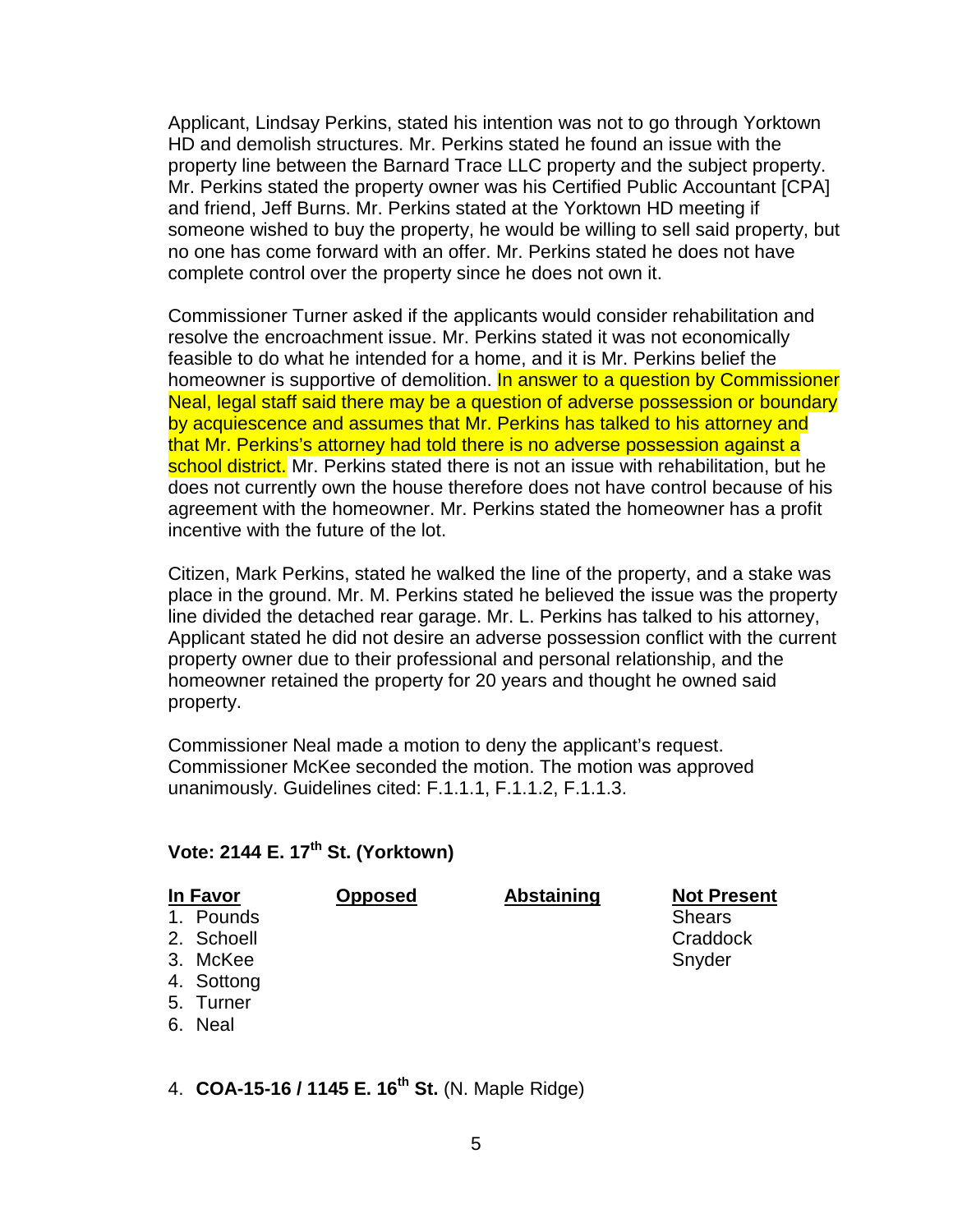Applicant: Molly Campbell *COA Subcommittee Review Date: None* Request:

1. Replace non-original window with vinyl window submitted

Staff presented the application to the Commission and the applicant, Molly Campbell, was present at the meeting.

The applicant stated the proposed window is not original to the house, and she wants to replace it with a window similar to the rest of the building. Commissioner Neal asked why the applicant chose a nine-over-one window. Applicant's husband, Chip Campbell, stated the location of his window is in his office, and a nine-over-one window will allow extra light. Commissioner Neal stated he speculated the addition was originally an open porch, and the proposed window would need to match the existing character of the house. Applicant asked if Commissioner Neal meant nine-over-nine for all three windows or the two exterior windows. Commissioner Neal stated the applicant could do three or four double-hung, nine-over-nine, side by side windows. Commissioner Turner stated nine-over-nine matches the character of the house and would suggest a nineover-nine on the two exterior windows and to be widened, and the row of panes along the central window to match the level of the panes in the exterior windows. Applicant asked if she could choose between four, nine-over-nine windows or two, nine-over-nine picture window with the middle window as proposed.

Commissioner Pounds asked why applicant chose vinyl. The applicant replied a vinyl window is long lasting. The applicant, Mr. Campbell, and the Commission discussed vinyl windows and alternatives. Commissioner Pounds suggested bringing a sample of vinyl window for the Commission to see. Commissioner Neal stated a transom above the middle window is not out of character for the neighborhood, but a transom is out of character for the house. The Commission required the applicant to provide an alternative design and a sample of the window.

Commissioner Pounds made a motion to continue the application with the applicant's approval pending an alternative design and sample as discussed in the meeting. Commissioner Turner seconded the motion. The motion was approved unanimously. Guidelines cited: A.4.1, A.4.3, A.4.5.

|  | $\overline{V}$ ote: 1145 E. 16 St. (N. Maple Ridge) |  |
|--|-----------------------------------------------------|--|
|  |                                                     |  |

## **Vote: 1145 E. 16th St. (N. Maple Ridge)**

## $1.$  Pounds

- 
- 3. McKee Snyder
- 4. Sottong
- 
- 5. Turner

**In Favor Opposed Abstaining Not Present** 2. Schoell Craddock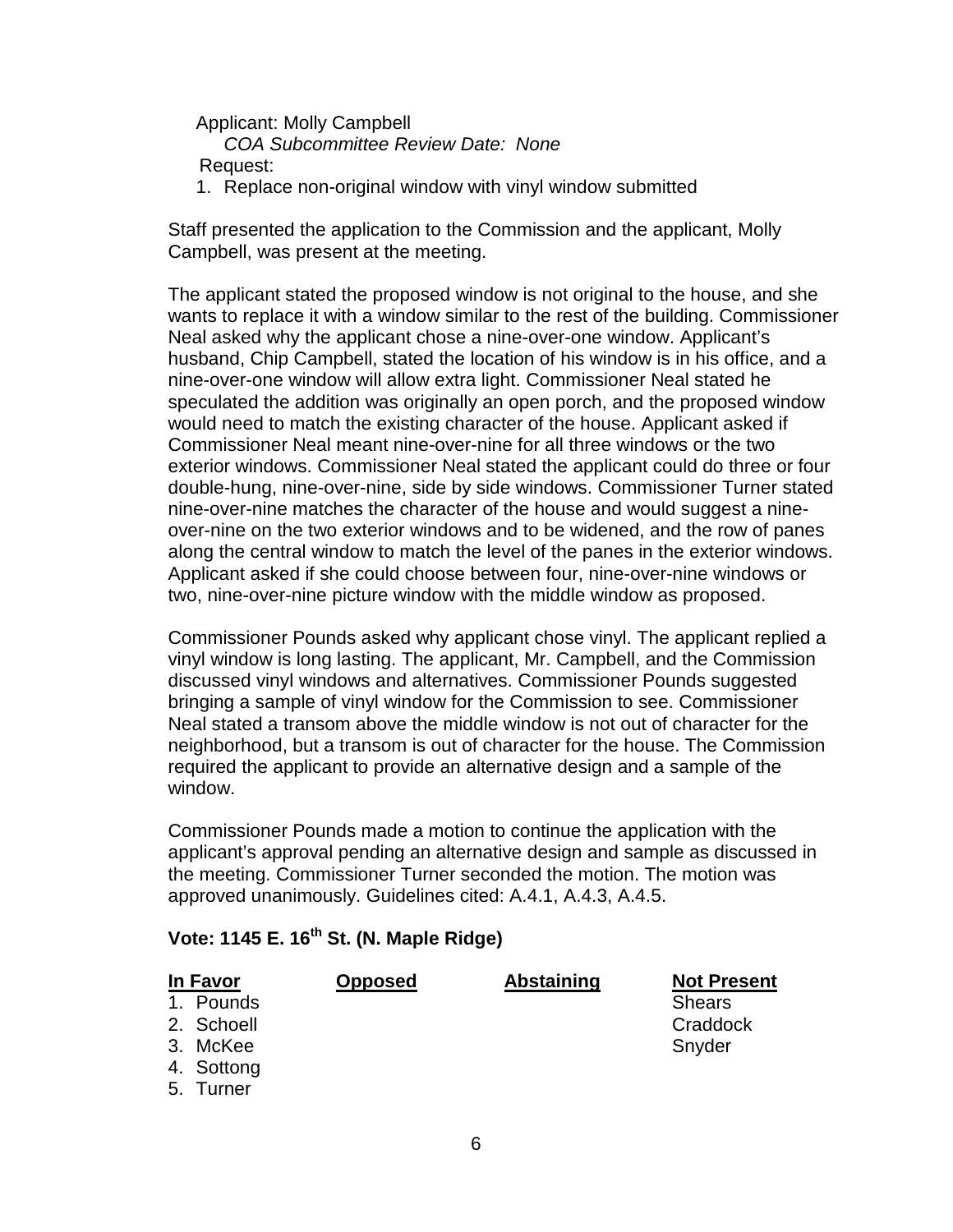6. Neal

### 5. **COA-15-18 / 2115 E. 19th St.** (Yorktown) Applicant: Stephanie Colburn *COA Subcommittee Review Date: None* Requests:

1. Replace original, wood window with vinyl casement window

Staff presented the application to the Commission and the applicant, Stephanie Colburn, was absent from the meeting.

Commission Neal stated he is opposed to both design and materials.

Commissioner McKee made a motion to deny the applicant's request. Commissioner Sottong seconded the motion. The motion was approved unanimously. Guidelines cited: A.4.1, A.4.3, A.4.5.

## **Vote: 2115 E. 19th St. (Yorktown)**

| In Favor |            | <b>Opposed</b> | <b>Abstaining</b> | <b>Not Present</b> |  |
|----------|------------|----------------|-------------------|--------------------|--|
|          | 1. Pounds  |                |                   | <b>Shears</b>      |  |
|          | 2. Schoell |                |                   | Craddock           |  |
|          | 3. McKee   |                |                   | Snyder             |  |
|          | 4. Sottong |                |                   |                    |  |
|          | 5. Turner  |                |                   |                    |  |
|          | 6. Neal    |                |                   |                    |  |

- 6. **COA-15-20 / 625 N. Cheyenne Ave.** (Brady Heights) Applicant: Kimberly Panther and Jerry Collard *COA Subcommittee Review Date: None* Requests:
	- 1. Construct picket fence in front yard according to site plan submitted

Staff presented the application to the Commission and the applicant, Jerry Collard, was present at the meeting. The applicant stated the house was built before statehood, and he and his wife, Kimberly Panther, like to sit on the porch, but they have to leash their small dog. The applicant stated the reason for the application is so he and his wife can enjoy the porch with their dog unleashed.

Commissioner Turner asked the applicant the reason for the gate on the right side of the property. The applicant stated the gate will allow access for their lawnmower and trash, and he stated the fence will be four feet to match their neighbor at 627 N. Cheyenne Ave. Commissioner Neal stated four feet would not match the character of the neighborhood, but 27-30 inches would match the character and be sufficient to keep the dog inside the fence. The applicant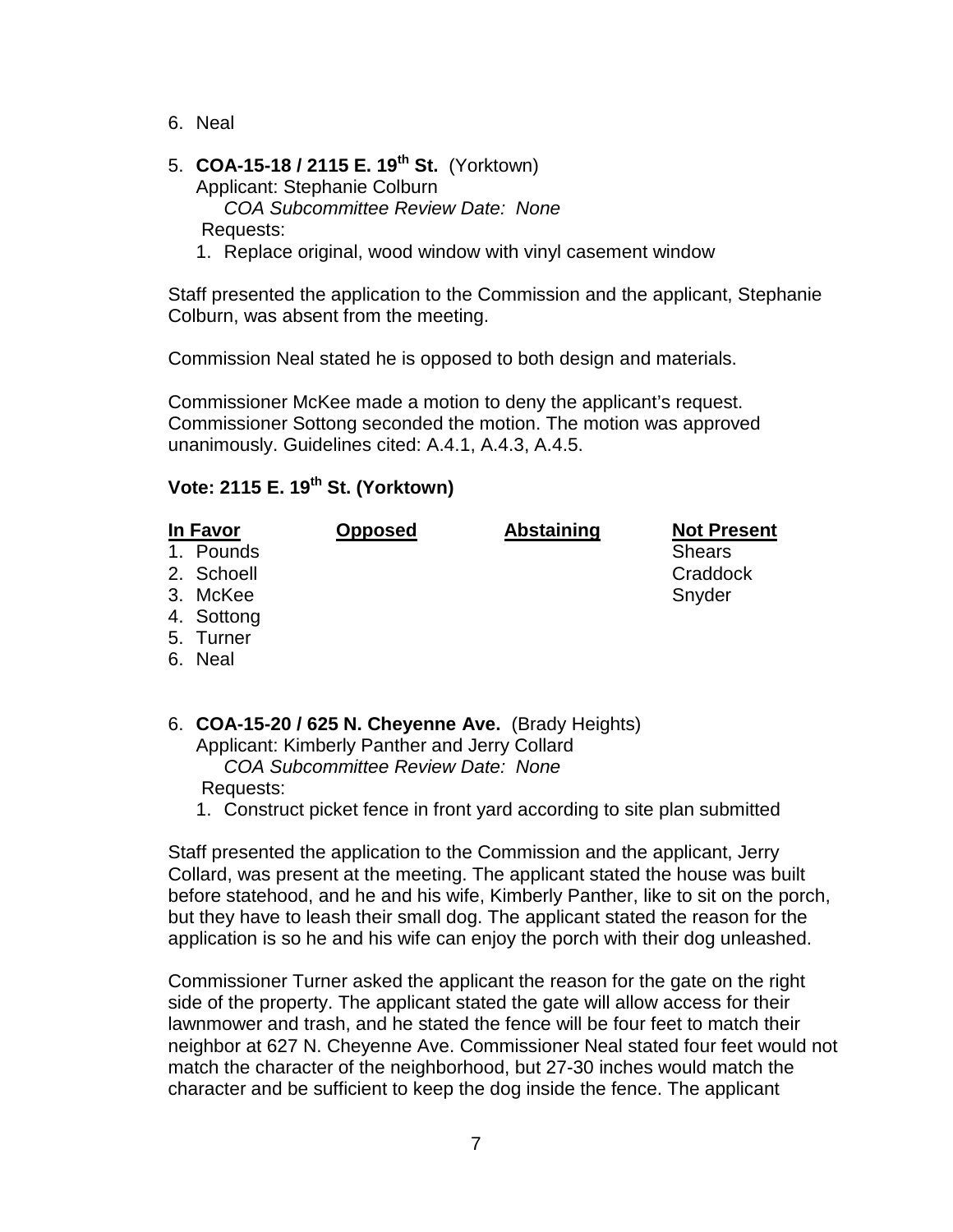corrected himself and stated the neighbor's fence is 3.5 feet, and his wife does not want to obstruct the view of the house.

Commissioner Neal made a motion to approve the applicant's request with condition the fence height is no more than 30 inches. Commissioner Schoell seconded the motion. The motion was approved unanimously. Guidelines cited: G.1.3, G.1.4.

## **Vote: 625 N. Cheyenne Ave. (Brady Heights)**

**In Favor Opposed Abstaining Not Present**

1. Pounds

- 
- 2. Schoell **Craddock** Craddock
- 3. McKee Snyder
- 4. Sottong
- 5. Turner
- 6. Neal
- 7. **COA-15-21 / 2206 E. 19th St.** (Yorktown) Applicant: Ryan Treadway *COA Subcommittee Review Date: None*

## Requests:

1. Replace non-original aluminum windows with vinyl windows. *Work completed without Certificate of Appropriateness*

Staff presented the application to the Commission and the applicant, Ryan Treadway, was present at the meeting. The applicant apologized for not coming through the Certificate of Appropriateness process, and said property is a rental, and the applicant was not aware a Certificate of Appropriateness was required. The applicant stated the property was vacant for four years, and he talked to neighbors who thanked him for fixing the property. The applicant stated they were working on the hardwood floors, saw a letter from the City of Tulsa on the door, and called Staff.

Commissioner Pounds read Guideline E.1.1 as it pertains to this house as a noncontributing structure. Commissioner Neal stated the house was badly remodeled in the past and could potentially be a contributing structure.

Commissioner Turner made a motion to approve the applicant's request. Commissioner Neal seconded the motion. The motion was approved unanimously. Guidelines cited: A.4.1, A.4.3, A.4.5.

**Vote: 2206 E. 19th St. (Yorktown)**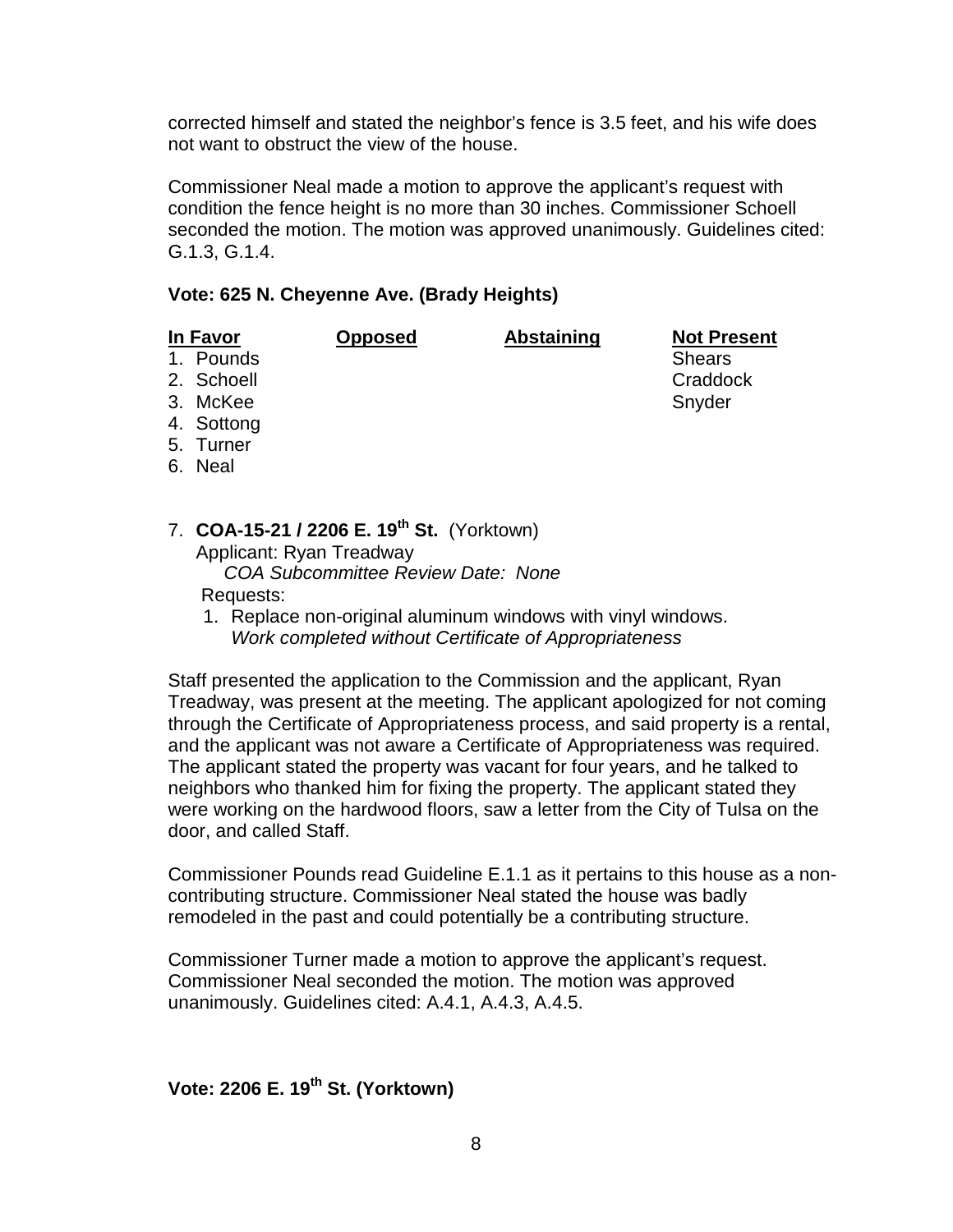# **In Favor Opposed Abstaining Not Present**

- 1. Pounds
- 
- 
- 4. Sottong
- 5. Turner
- 6. Neal
- 8. **COA-15-01 / 1723 S. Madison Ave.** (N. Maple Ridge) Applicant: Jim Edwards for Bruce and Lizbeth Hudkins *COA Subcommittee Review Date: May 12, 2015* Requests:
	- 1. Replace existing walkway with new walkway

Commissioner Neal recused himself. Staff presented the application to the Commission and the applicant's representative, Jim Edwards, was present at the meeting. Commissioner Schoell presented the COA Subcommittee Report and stated the COA Subcommittee discussed with the applicant alternative brick options and designs.

Mr. Edwards presented a sample of the proposed brick and a depiction of two design options (A and B) stating that the homeowner was very interested in Option A. Commissioner Pounds asked the Commission if brick pattern was a concern. Commissioner Turner stated if inlaid brick was appropriate then the pattern would not matter but running bond would be consistent with the house brick. The Commission discussed the application and layout of the brick.

Commissioner Schoell made a motion to approve the applicant's request for either design Option A or Option B. Commissioner Pounds seconded the motion. The motion was approved unanimously. Guidelines cited: G.2.1, G.2.2, G.2.3.

### **Vote: 1723 S. Madison Ave. (N. Maple Ridge)**

| In Favor |            | <b>Opposed</b> | <b>Abstaining</b> | <b>Not Present</b> |
|----------|------------|----------------|-------------------|--------------------|
|          | 1. Pounds  |                |                   | <b>Shears</b>      |
|          | 2. Schoell |                |                   | Craddock           |
|          | 3. McKee   |                |                   | Snyder             |
|          | 4. Sottong |                |                   |                    |
|          | 5. Turner  |                |                   |                    |

- C. Reports
	- A. Chair Report

Chairman Pounds reminded the Commission about the State Historic Preservation Conference, and Staff presented registration forms.

2. Schoell **Craddock** Craddock 3. McKee Snyder